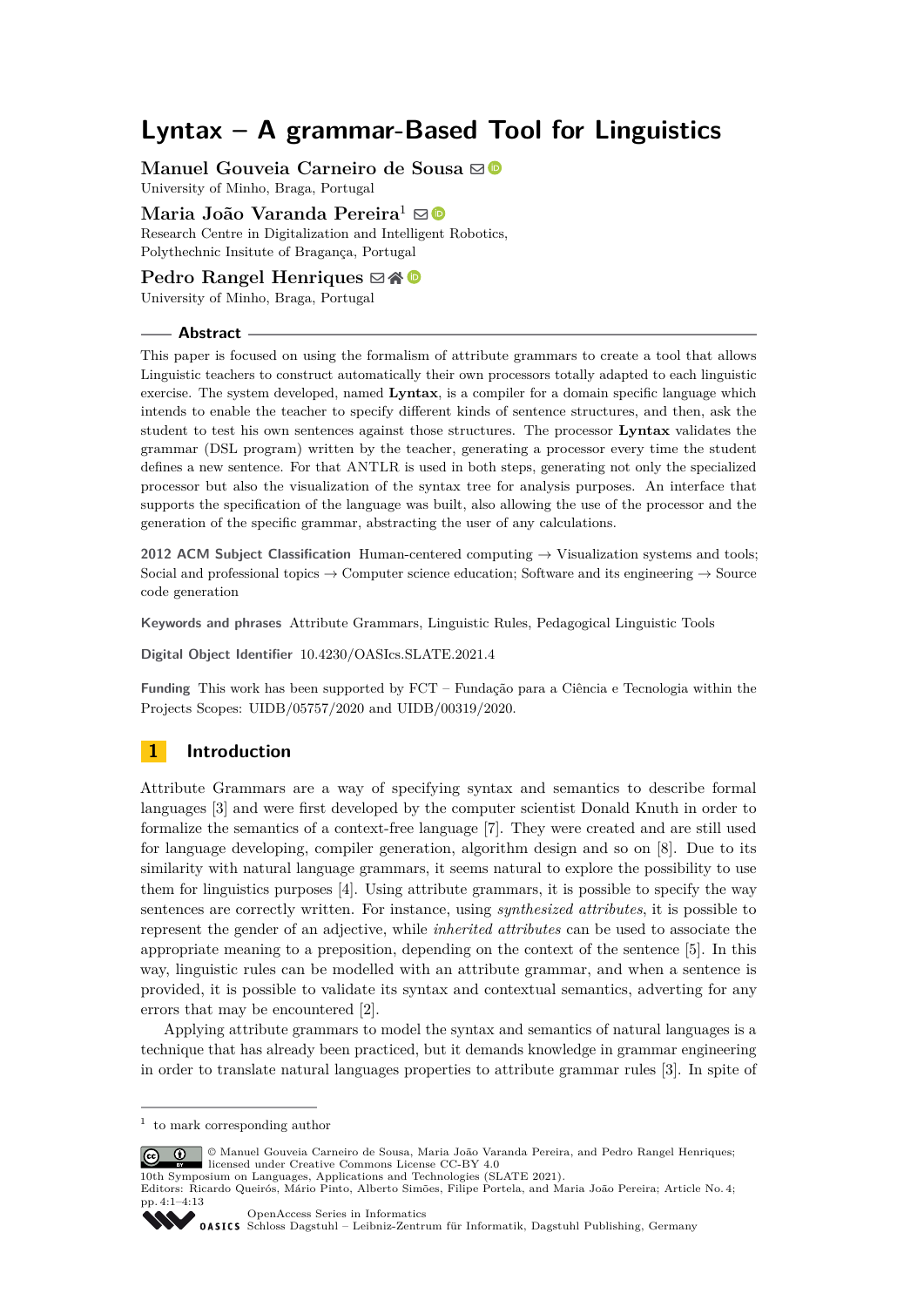the existing tools, they are not so easily available and straightforward for those who do not have programming and computation proficiency – in this specific case, linguists. There are tools available that use languages with logic components to define linguistic rules but they are not so easy to use. It is easier to rapidly grasp the concepts that are involved in this domain an create a domain specific language to allow the definition of linguistic rules in a higher level of abstraction.

So, the main proposal is to define a new DSL (Domain Specific Language) with a simpler notation, making it easy to understand and learn and to rapidly use. The main focus is to keep the syntax as simple and concise as possible, avoiding complex (or not so common) symbols. This allows the specification of linguistic rules to be done in a much natural manner. Also, a visually appealing user interface was created, granting the user the possibility of analysing the generated syntax-tree.

Moreover, since the teacher specification is agnostic it allows the student to map his sentence written in Portuguese or other natural language to the structure defined by the teacher. That's why the processor is regenerated for each student sentence.

Besides this introduction, this paper is divided in 5 sections: one focused on the state-ofthe-art, another one to introduce **Lyntax**, a fourth one explaining two case studies and a last one before conclusion for implementation details.

### **2 State-of-the-art**

As the project here reported aims at developing a tool which allows the definition of linguistic rules in a computational style, it is obvious that such a system can be used to improve the teaching of linguistics in a classroom context. In this section, it will be discussed available tools that can also be used for similar purposes, that deserve to be studied and referenced.

PAG is a tool that was created with the purpose of helping two distinct groups of students from *Universidad Complutense de Madrid*. One of those groups involves computer science students, attending a compiler construction course, and the other group involves linguistic students, from a class on computational linguistics. Teachers from both classes used the same methodology to teach their classes, and noticed that it wasn't good enough for the students to master all the concepts: On one hand, they would have computer science skilled students, with great aptitude to produce solutions, but leaving aside the respective specifications, which lead to poor and inaccurate formal specifications, but on the other hand, linguistic students produced good formal specifications, as they are proficient with the natural language, but lack computer science skills to well transpose all the knowledge into computacional models [\[6\]](#page-12-6). The result was an environment based in attribute grammars that allows the specification of those same grammars using a language close to Prolog. The main goal was to embed Prolog into the language and maintain all the familiar basic notation, since both groups of students were already familiar with the Prolog and attribute grammar syntax and notation. Through rapid prototyping, which PAG makes use of, it is possible to obtain a functional processor at a embryonic state of the problem [\[6\]](#page-12-6). With this, computer science students can obtain results quite early, allowing them to apply more time into formal specifications. Moreoever, as the complexity of the syntax is reduced, this allows for a better and easier learning experience for students which have less aptitude for the solution codification or programming in general, which is the case for linguistic students. Overall, PAG solved the problem that was purposed in an effective way. Despite that, and giving the respective credit to those who built the tool, the fact is that Prolog can still be quite difficult to grasp for some people, and a challenge when it comes to learn it. The usage of a specification language that closely resembles the natural one, could be a great addition.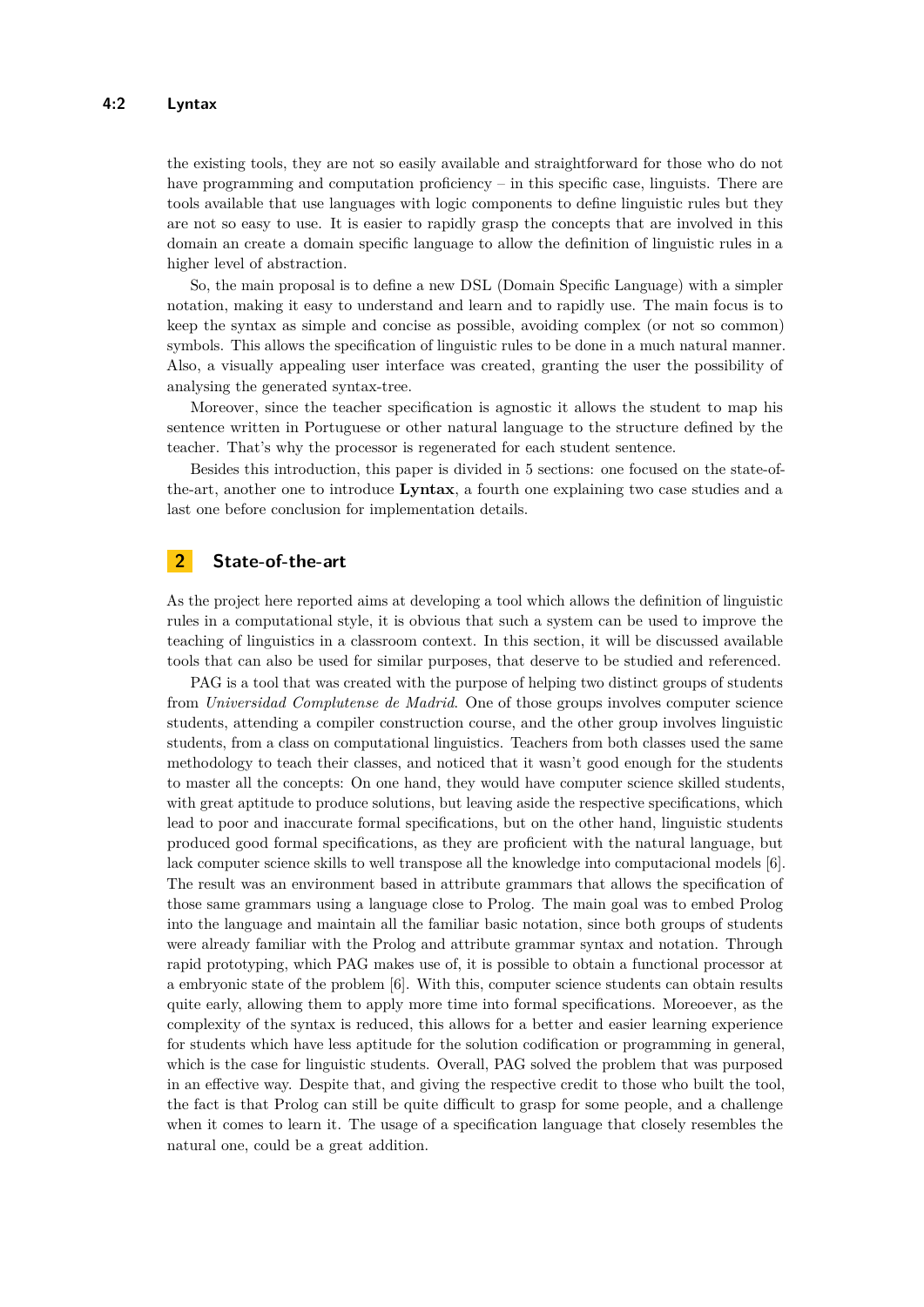#### **M. G. C. de Sousa, M. J. V. Pereira, and P. R. Henriques 4:3**

CONSTRUCTOR [\[1\]](#page-12-7) is a Natural Language Interface that accepts and processes English sentences, using them as instructions for plane geometry constructing. Those instructions are then transformed into the respective graphical representation. The idea is that these sentences are issued as commands which represent steps for the creation of a geometrical construction. CONSTRUCTOR analyses the issued input, translates it into a semantic representation and, based on that semantic representation, builds a visual construction. Furthermore, CONSTRUCTOR keeps track of the sequence of inputs issued by the user, which results in a more controlled construction process, while giving the user feedback within each step. The purpose of exploring a tool of this type is not directly related to linguistics nor linguistic rules training. The relevance of this reference is related to the use of attribute grammars with natural language processing, which techniques could be helpful when tacking a specific problem of this kind.

Overall, both tools, despite their differences, share the use of attribute grammars as a basis for a particular system, or even to simplify their use through various techniques. On account of that, it is compelling to create a friendly way to specify and analyse different linguistic rules and their examples, which intends to be the purpose of **Lyntax**.

### **3 Lyntax: a new proposal to specify linguistic rules**

This section presents **Lyntax** as a DSL based solution to describe and test linguistic rules in natural language sentences.

In order to specify all kinds of possible sentences/rules, the idea of creating a "metalanguage" emerged. This "meta-language" will be used by the teacher to specify the rules for sentence construction. These rules will be written (in a single file) according to the following structure, that is divided into three main components:

- **1. STRUCTURE** the block where the teacher specifies the structure of the sentences to be tested.
- **2. ERRORS/RULES** list of conditions that should be tested over the sentences. Using ERRORS, if the conditions are matched, an error will be thrown. On the other hand, using RULES, the conditions expressed need to be true to accept the sentence as a valid input.
- **3. INPUT** this block corresponds to the sentence (the lexical part) that the student wants to test. This will be written by the student and then automatically joined with the specification previously described by the teacher.

As can be seen in Figure [1,](#page-3-0) this file will then be processed by an ANTLR (ANother Tool for Language Recognition – a Compiler Generator) that will work on the information that was written, and then generate a grammar (also specified in ANTLR syntax). This grammar corresponds to the translation of the "meta-language" into ANTLR instructions. Afterwards, the generated grammar will be used to create a validator of sentences; the student can write his sentences (the INPUT that is used to generate the processor and the student's sentence represented in the Figure [1](#page-3-0) are the same) and use that validator to obtain confirmation about the sentence correctness. A new processor will be generated for each sentence the student wants to test. The results would be the validation of the given sentences and a tree for a better visualization of the input structure.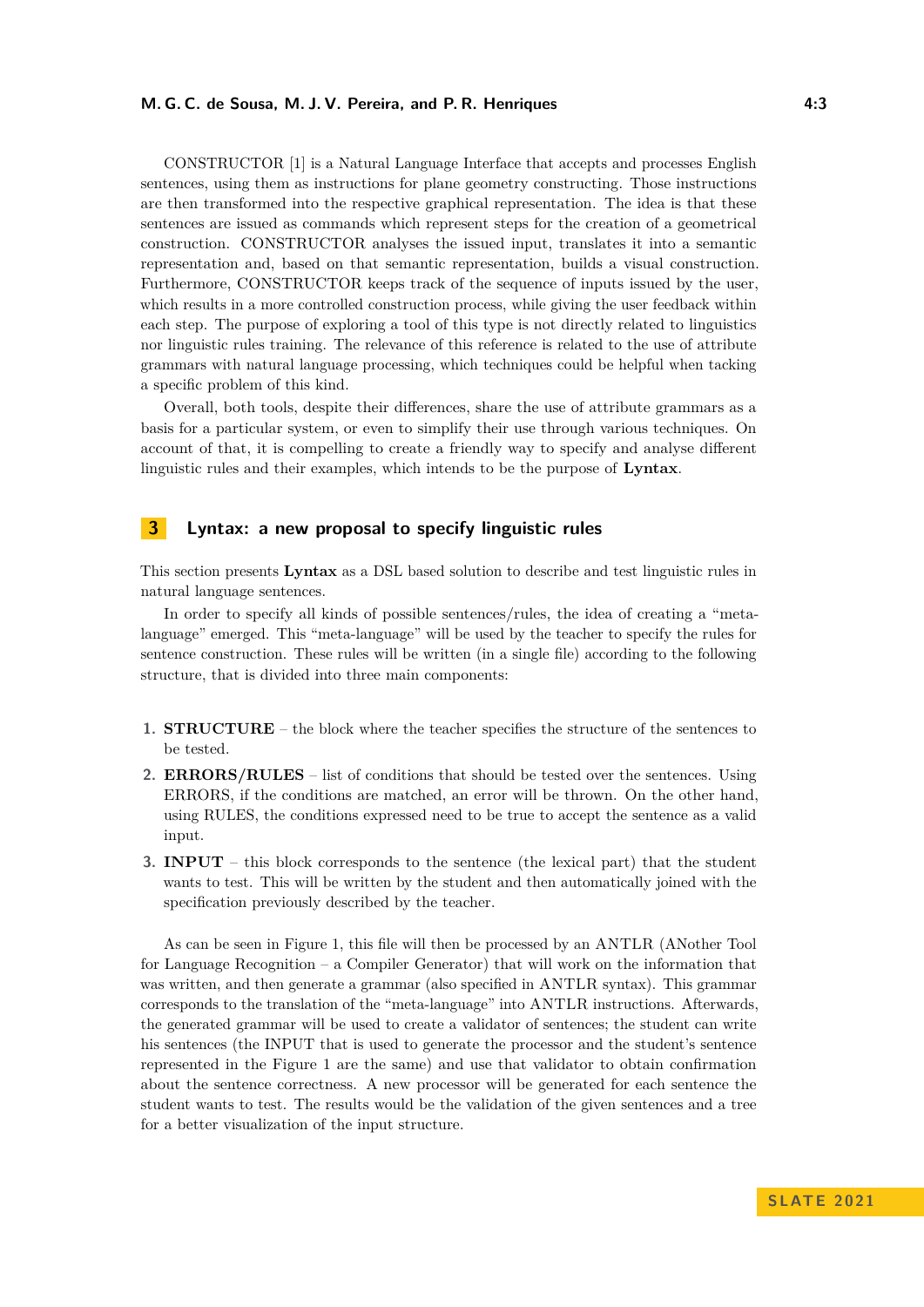<span id="page-3-0"></span>

**Figure 1** System architecture.

#### **3.1 Meta-Language**

As it was stated in the introduction of this paper, the main project goal is to create a DSL that must be easy to learn and to grasp. With this in mind, the structure described is composed of three parts, where two of them will be written by the teacher, and the third one is intended to be written by the student; the three parts will be concatenated into a single file.

### <span id="page-3-2"></span>**3.1.1 Domain Specific Meta-Grammar**

The created DSL joins the teacher's specification with the student's sentence and its structure is described next.

**Listing 1** Processor production. processor : structure errors input ;

Firstly, the teacher specification is divided into **structure** and **errors** blocks. The **structure** block is divided into the main **parts** of the sentence. Each part has an **element** containing the information about a certain component.

```
Listing 2 DSL structure/part/element productions.
```

```
structure: 'STRUCTURE: ' (part) + ;part : 'part' '[' element ']' ;
element : '(' WORD ( '|' WORD )* ( ',' attributes )?
    ( \cdot, \cdot \cdot \text{subparts} )? ')' ( \cdot ?') ;
```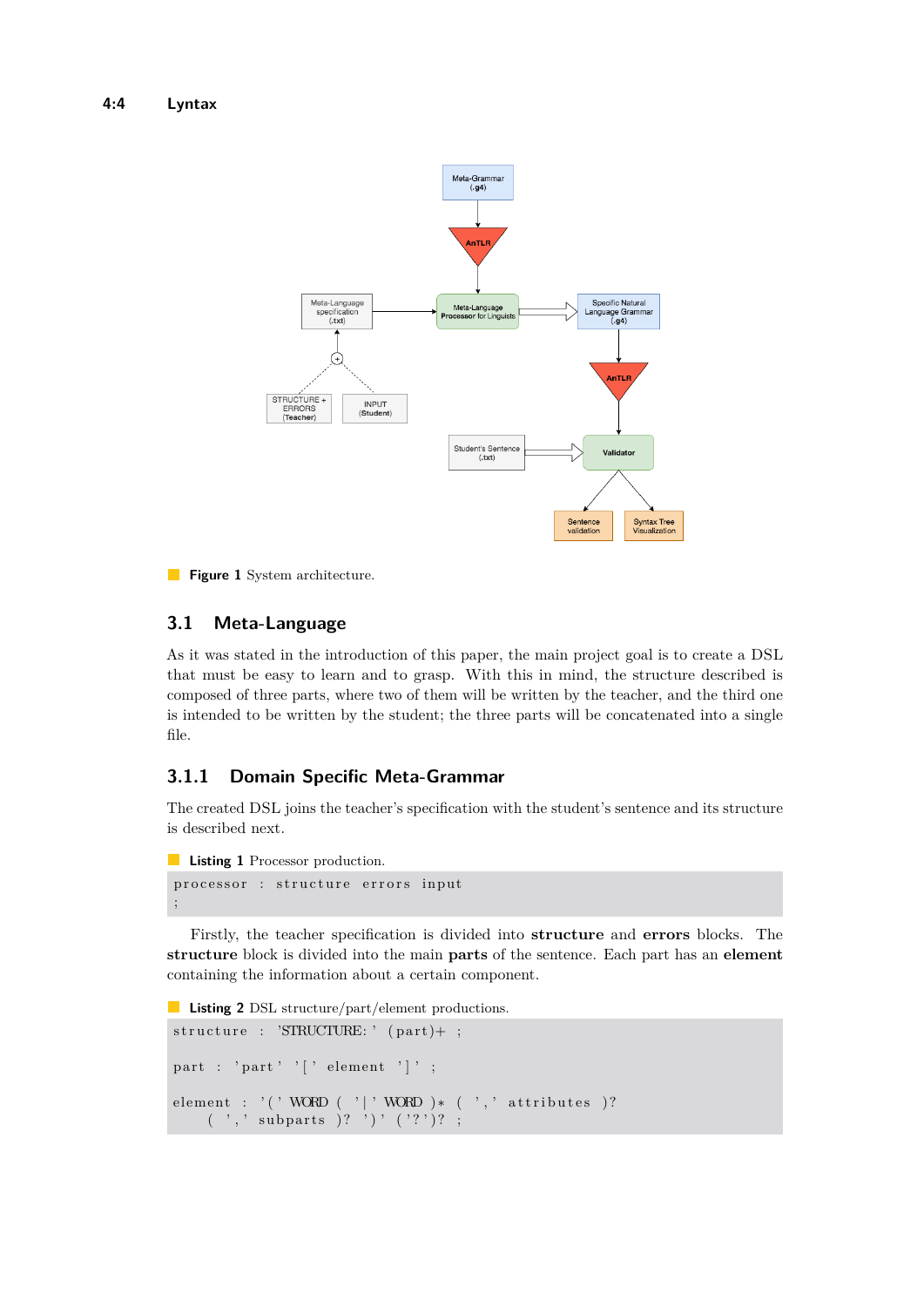As seen in [Listing 2,](#page-3-1) the **element** is composed of the name of the component, a possible set of **attributes** and possible **subparts**.

<span id="page-4-0"></span>**Listing 3** DSL attributes/subparts productions.

```
\text{attributes : 'attributes' } '\ wORD ( ', ' WORD )* '}'
;
subparts : 'subparts' ' [' element ('', ' element ') ' ]';
```
The **subparts** production allows *injecting* more elements inside a single component. So, one component may be composed of several other components. As shown in [Listing 3,](#page-4-0) the **subparts** production is a list of one or more elements.

Secondly, the teacher can define a list of restrictions to be applied to each attribute defined in the previous structure. A sentence will be valid if it follows the specified structure and if it obeys to the specified conditions.

**Listing 4** DSL errors/conditions productions.

```
errors : ('RULES' | 'ERRORS') ':' ( condition ';' )+
;
condition : assignment ( ('AND'|'OR') assignment )*
;
```
The **errors** production will have two meanings"RULES', then the conditions defined by the teacher need to be checked in order for a sentence to be correct; on the other hand, if the keyword is "ERRORS", then if the conditions are matched, the sentence is not considered correct within that structure. As shown in [Listing 5,](#page-4-1) the **condition** production is composed of a set of assignments that can be joined using the logical operators "AND" and "OR". Each condition intends to create logical evaluations for the various attributes defined. Each assignment is composed of expressions.

<span id="page-4-1"></span>**Listing 5** DSL assignment/expression production.

```
assignment
     : expression ( \equiv \mid \cdot\mid \equiv \cdot \mid expression
     | expression ( '='!'!=') '" ' WORD '" '
;
expression : WORD ( '.' WORD )∗ '\rightarrow' WORD
;
```
Each **expression** is composed of the path to a certain attribute, to a value or to other expression. If, for instance, the teacher says that an attribute is equal to some value, then the student can not use other value to that attribute – this would result in an error.

Finally, the **input** block [\(Listing 6\)](#page-5-0), which corresponds to the students specification. This was treated as a different and separate DSL, as its main purpose was to identify the lexical parts of the sentence written by the student, allowing for a correct and non-subjective parsing of each word in the sentence.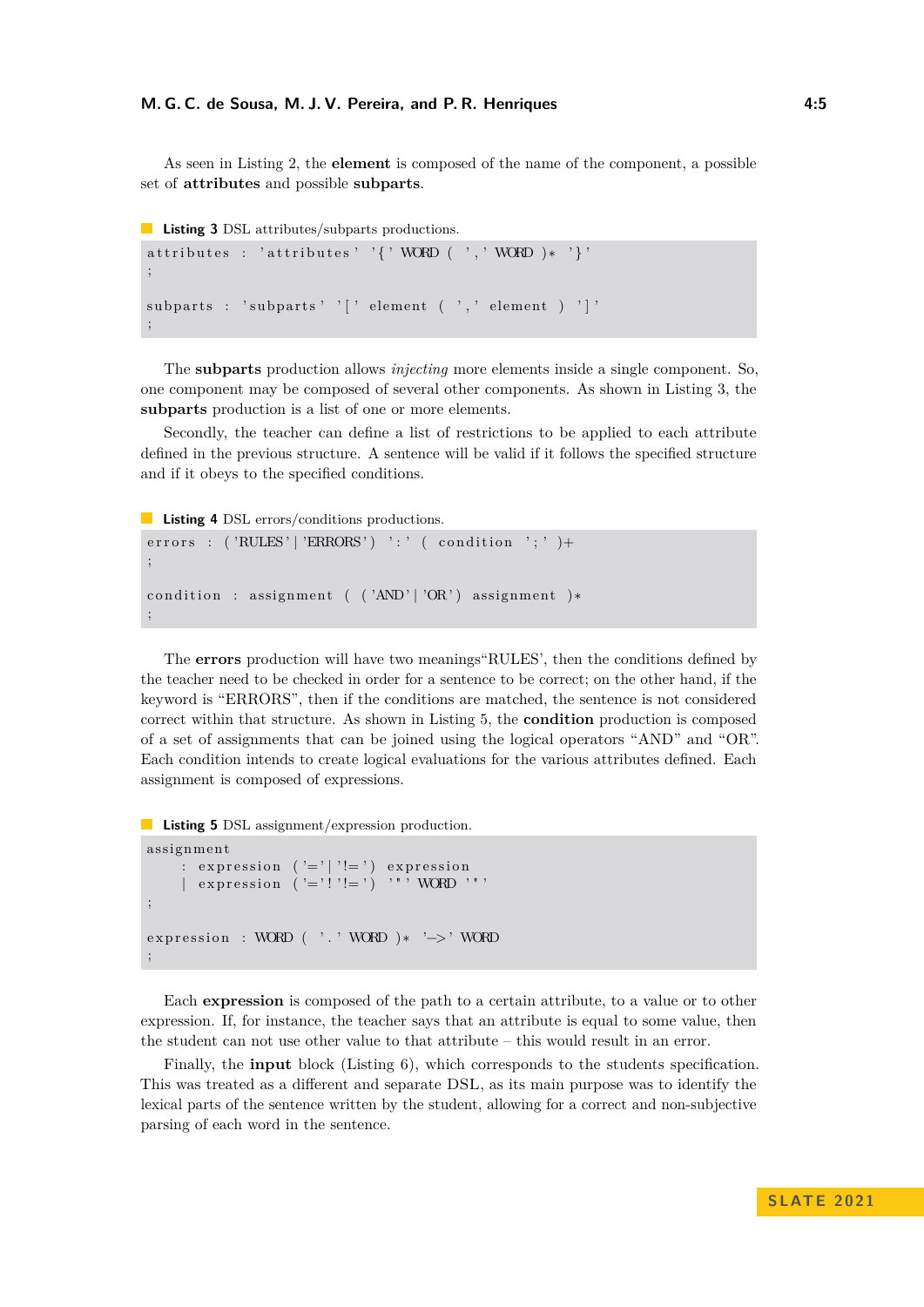```
Listing 6 DSL input production.
input : 'INPUT:' phrase
 ;
phrase : ( '-' parts )+
 ;
```
Each phrase is composed of one or more **parts**, each of them holding various **blocks** [\(Listing 7\)](#page-5-1), where all the information is stored. Inside, the name of the components and their required attributes must be specified. It is also important to notice that a correct path must be specified by the student. If the student specifies a component that is not declared in the structure defined previously by the teacher, then an error should be thrown.

<span id="page-5-1"></span>**Listing 7** DSL parts/block/content productions.

```
parts : '(' block (', ' block )*')'
;
block : WORD content
;
content : (slice)? (attrs)? (parts)?
;
```
The student can specify the **slice** of the sentence that corresponds to the component that is being declared, and a set of associated attributes (**attrs**). Furthermore, it is possible to continue to define more **parts** within one part, just like the teacher's DSL **subparts**.

<span id="page-5-2"></span>**Listing 8** DSL slice/attrs/evaluations/eval productions.

```
slice : ' : ' ' (WORD) + ' "
;
attrs : \left\{ \cdot \right. [ \left. \cdot \right. evaluations \left. \cdot \right. ] \left. \cdot \right.;
evaluations : eval ( ', ' eval )*;
eval : WORD '=' '''' WORD '"'
;
```
Inside the **slice** production shown in [Listing 8,](#page-5-2) a list of words can be written. These are the words that will then be used to build the lexical part of the generated grammar. Also, when specifying attributes, the student must assign a value for each attribute that will then be used to validate each component of the sentence.

### **4 Case Studies**

In order to better explain the architecture proposed in the previous section, some concrete examples will be presented in this section. The main idea is to show the specifications used by the teacher and by the student and how the generated processor verifies the correcteness of the student sentences.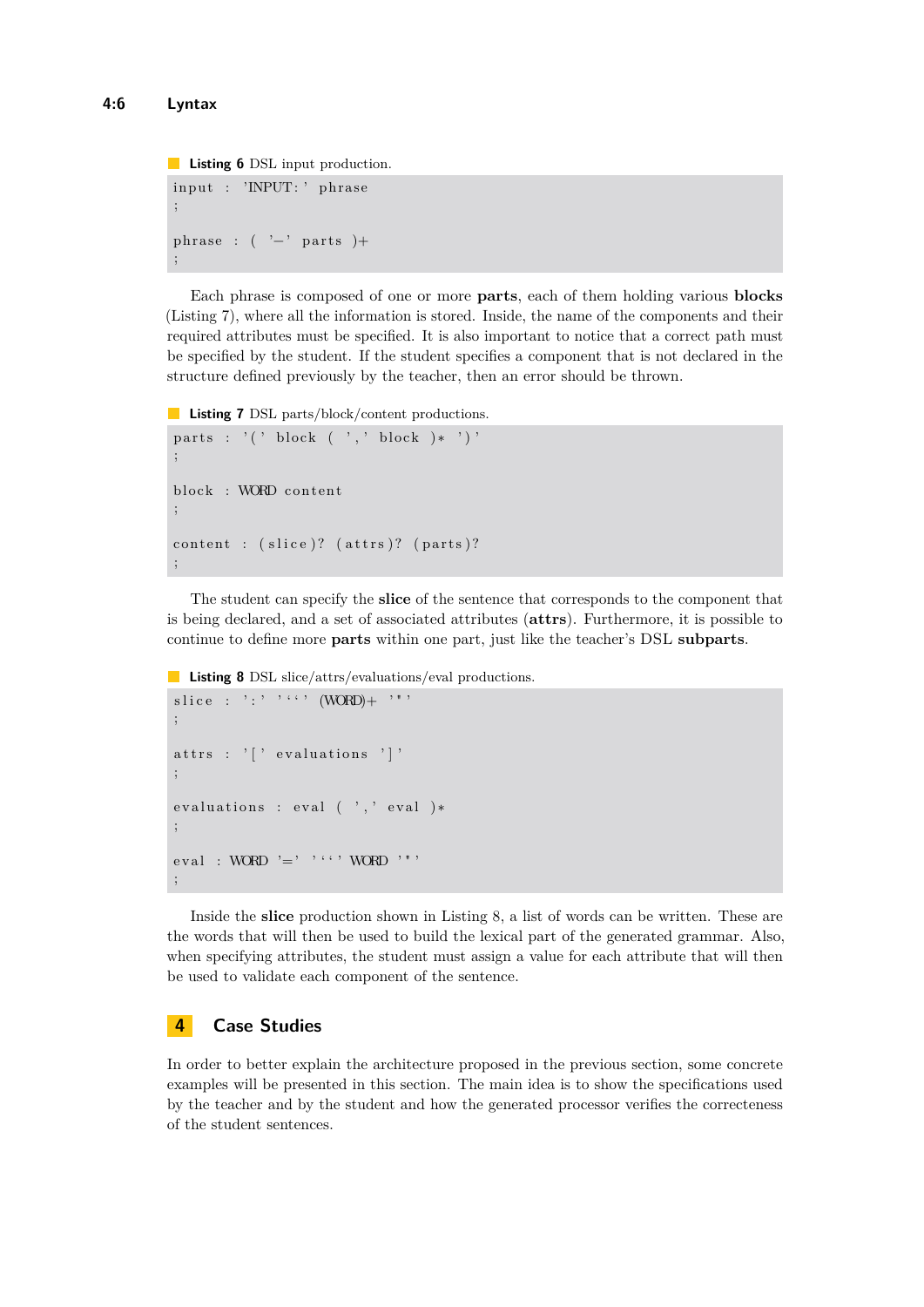#### **4.1 Case Study 1**

The example showed in [Listing 9](#page-6-0) contains a structure that is composed of two main parts: a subject (Sujeito) and a predicate (Predicado). The subject is then subdivided into a possible determiner (Determinante) and a noun (Nome), which are then matched with a word (the lexical part identified by the student). The predicate is composed of a verb and a complement that is directly related to the verb. This complement (Complemento Direto) is then composed of a possible determiner (Determinante) and a mandatory noun (Nome).

```
Listing 9 Example of a possible sentence structure defined by the teacher.
```

```
STRUCTURE:
     part (Sujeito,
           \text{attributes}\{\text{tipo}\},subparts [
                 ( Determinante ) ? ,
                 (Nome)
           ]
      )]
      part (Predicado ,
           subparts [
                 (Verbo, \text{ attributes} {\{ \text{ tipo } \}, \text{ }( Complemento_Direto, subparts [( Determinante ) ?, (Nome) ] ),
           ]
      )]
ERRORS:
      Sujeito \rightarrowtipo = "animado"
           AND Predicado . Verbo\rightarrowtipo = "inanimado";
      Su jeito \rightarrowtipo = "inanimado"
```
In this particular example, both the subject and the verb from the predicate have an attribute named tipo which purpose is to check if the component is animated or inanimated. By analysing the ERRORS block [\(Listing 9\)](#page-6-0), it can be seen that the value of the attribute tipo must be the same for both components, otherwise an error should be pointed out.

In this case, the sentence:

"O Carlos teme a sinceridade."

which is in fact a valid sentence, as the name "Carlos" and the verb "teme" are both of the type animated.

**Listing 10** Example of a correct student's sentence.

```
INPUT:
     - ( Sujeito: "O<sub>□</sub>Carlos" [tipo = "animado"]
          ( Determinante: "O", None: "Carlos"))− (Predicado: "teme<sub>∟a∟</sub>sinceridade"
          ( Verbo : " teme" [ \text{tipo} = \text{"animado"} ],
           Complemento_Direto: "ausinceridade"
               ( Determinante: "a", Nome: "sinceridade"))
```
AND Predicado . Verbo $\rightarrow$ tipo = "animado";

An example of an incorrect input sentence can be seen in [Listing 11.](#page-7-0)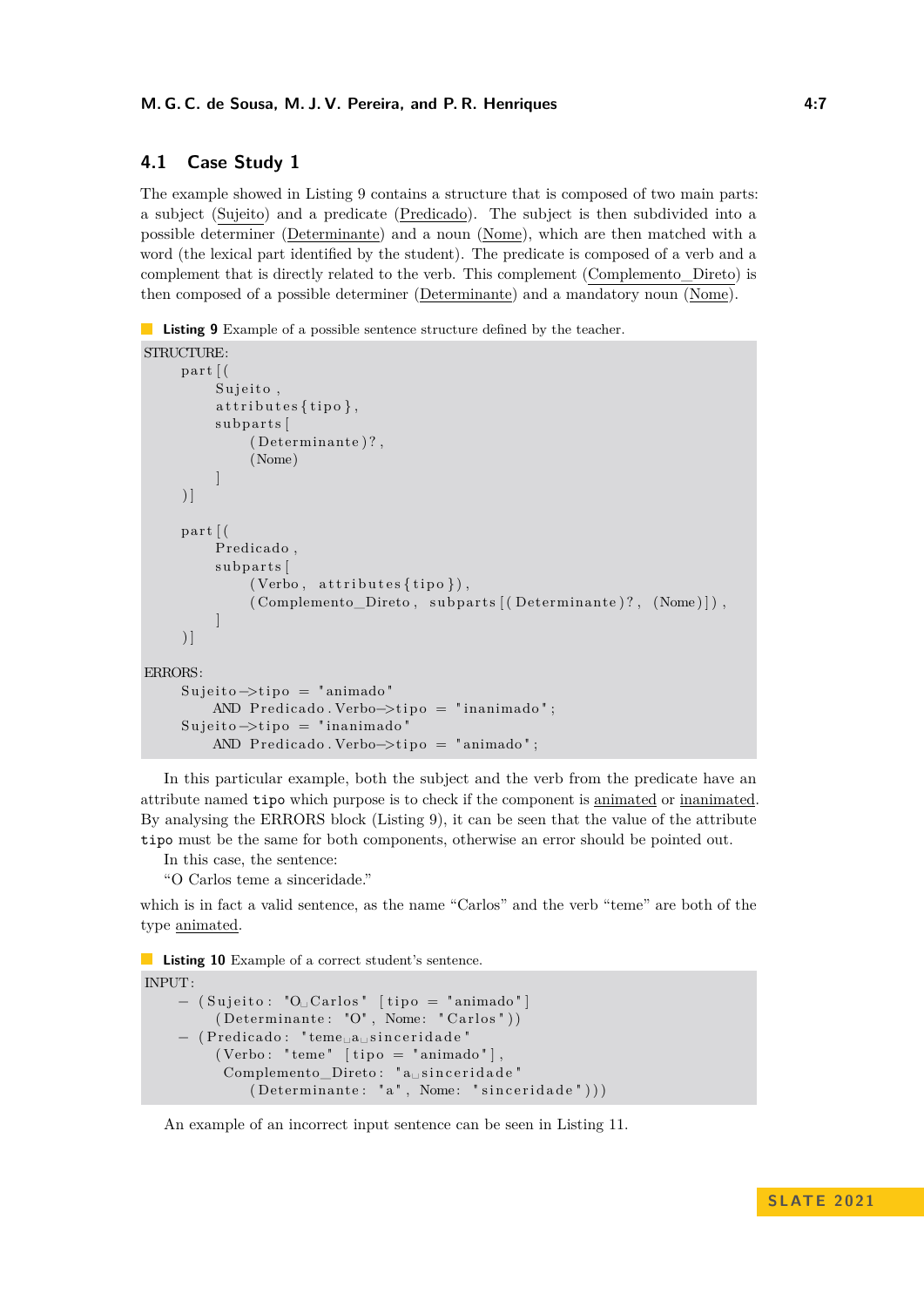```
Listing 11 Example of an incorrect student's sentence.
INPUT:
      - ( Sujeito: "O<sub>⊥</sub>Carlos" [tipo = "animado"]
          ( Determinante : "O" ) )
     − ( P redic ad o : " teme ␣ a ␣ s i n c e r i d a d e "
          ( Verbo : " teme" [ \ti tipo = " animado"],
            Complemento_Direto : "a_sinceridade"
                ( Determinante: "a", None: "sinceridade"))
```
In this structure the Nome component is missing, an error message identifying the missing component will be printed to the output, as shown in [Listing 12.](#page-7-1)

<span id="page-7-1"></span>**Listing 12** Example error message of missing component. ERROR: (INPUT) The mandatory component 'Nome' has not been defined.

### **4.2 Case Study 2**

If, for instance, the main goal of the teacher is to test different attributes despite of the components of a sentence, a simple structure can be defined for that purpose. The following structure and rules aim at testing the gender conformance between two components, and this can be done with very simple sentences.

**Listing 13** Example of an arbitrary sentence structure.

```
STRUCTURE:
     p a r t (
          Frase ,
          subparts [
               (Determinante, attributes {genero} ),(Nome, attributes {genero}),
               ( Verbo )
          ]
     )
ERRORS:
     Frase. Determinante\rightarrowgenero = "masculino"
     AND
     Frase. Nome\rightarrowgenero = "feminino";
     F r a se . Determinante−>gene r o = " f emi ni n o "
     AND
     F \text{rase}. Nome\Rightarrowgenero = "masculino";
     Frase. Determinante->genero != "masculino"
     AND
     Frase. Determinante\rightarrowgenero != "feminino";
     F r a se . Nome−>gene r o != " m a sculin o "
     AND
     Frase. Nome->genero != "feminino";
```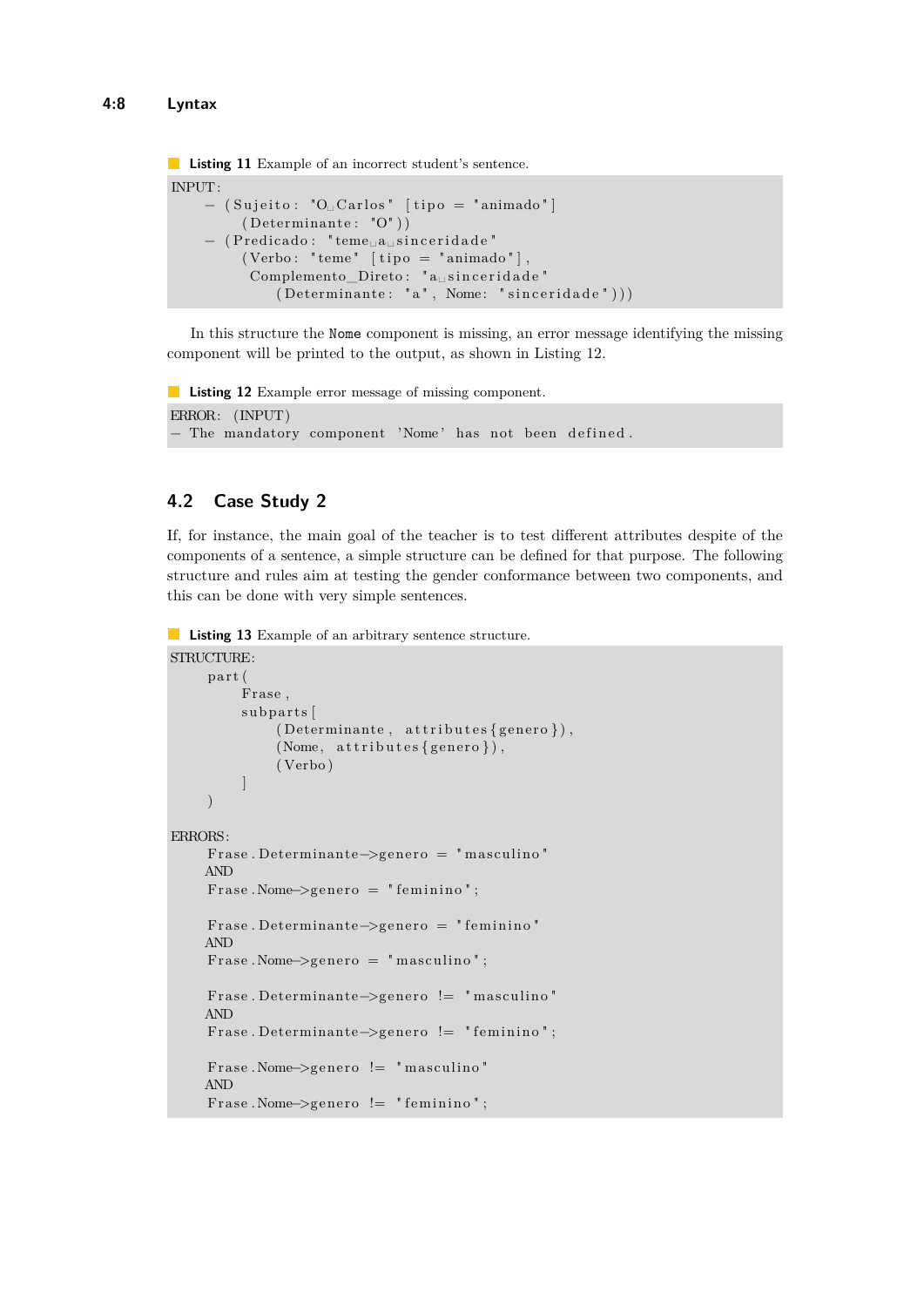#### **M. G. C. de Sousa, M. J. V. Pereira, and P. R. Henriques 4:9**

Based on the rules written, we can see that the gender must be equal, or the sentence is invalid. Furthermore, the rules ensure that the gender can only be male or female ("masculino" and "feminino" respectively) in order to be a valid sentence. In [Listing 14](#page-8-0) an example of a possible valid sentence is presented.

```
Listing 14 Example of an arbitrary sentence input.
INPUT:
      − ( F r a se : "A␣ Olinda ␣come "
          (Determinante: "A" [genero = "feminino"],
          Nome: "Olinda" [genero = "feminino"],
          Verbo: "come")
```
A possible mistake that could be done in this particular example is a missing the specification of the attribute attribute genero for one of the components as can be seen in [Listing 15.](#page-8-1)

<span id="page-8-1"></span>**Listing 15** Example of an incorrect arbitrary sentence input.

```
INPUT:
     − ( F r a se : "A␣ Olinda ␣come "
          ( Determinante : "A" \left[ genero = "feminino" \right],
           Nome: " Olinda " ,
           Verbo: "come"))
```
Using the input written above [\(Listing 15\)](#page-8-1), the error message of [Listing 16](#page-8-2) is displayed to the user.

<span id="page-8-2"></span>**Listing 16** Example error message of missing attributes.

```
ERROR: (INPUT)
 There are attributes related to the component 'Nome'
  that were not defined.
```
### **5 Lyntax: Development**

This section will present the development process of the system. Firstly, *OpenJDK* (Open Java Development Kit) was the *Java* platform chosen for that. Secondly, in order to process, execute or translate DSL programs, *ANTLR* **4.8** was used. Lastly, using the *Apache* NetBeans<sup>[2](#page-8-3)</sup> (version 10) IDE (Integrated Development Environment), it was possible to build the user interface that composes the system.

#### **5.1 Meta-Grammar Processor**

At first, the DSL grammar defined in [3.1.1](#page-3-2) is used by *ANTLR* to generate a processor. This processor takes the teacher + student specification and constructs an *ANTLR* specification that will be used to generate a specific processor for each student exercise. This new processor is generated to be used by the student to verify if his sentences are correctly following the structure defined by the teacher. As consequence of that some errors like the ones presented in [Listing 12](#page-7-1) or [Listing 16](#page-8-2) may occur.

<span id="page-8-3"></span> $^2$  <https://netbeans.apache.org/>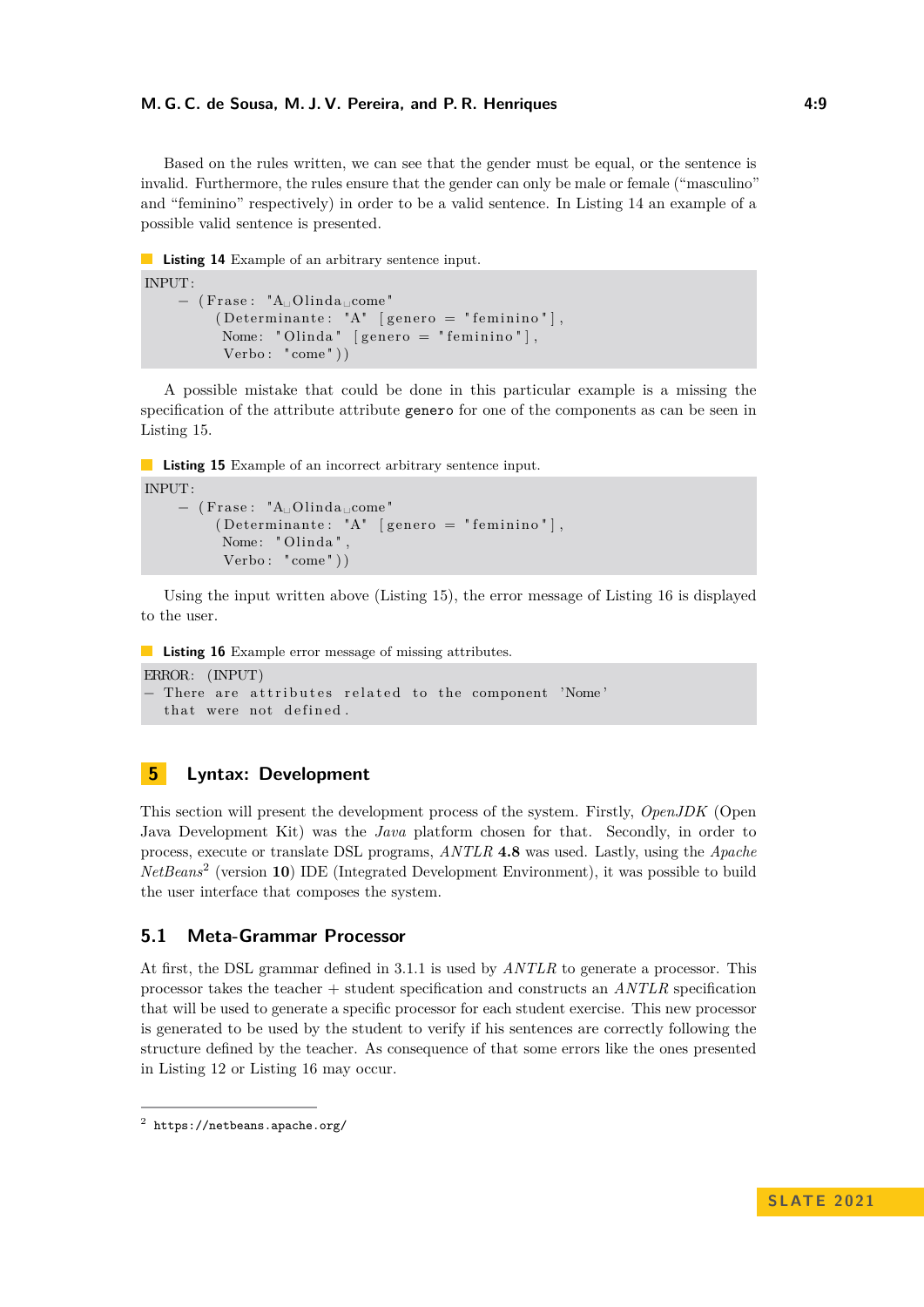<span id="page-9-0"></span>**Listing 17** Processor rule from the meta-grammar.

```
p r o c e s s o r
@init {
     /∗ Main d a t a s t r u c t u r e . ∗/
     List <RoseTree> struct = new ArrayList <>();
     (\ldots)}
     : structure [struct]
       errors [struct]
       input[struct]{
          (\ldots)}
```
The structure presented in [Listing 17](#page-9-0) is responsible for storing all the information that is being parsed from the file given as input (the meta-language file).

The principle of having a tree as the main data structure falls into the need of maintaining a valid path. For example, if the teacher says that the structure will have a component *A*, and this component has two children, *B* and *C*, then the paths  $A \rightarrow B$  and  $A \rightarrow C$  should be stored. In this particular problem, it is required to have a tree that within each node has a list of children with an arbitrary size of *N*. This type of structure is denominated as Rose Tree, which is a prevelant structure within the functional programming community. It is a multi-way tree, with an unbounded number of branches per node.

**Listing 18** RoseTree class.

```
c l a s s RoseTree {
    String chosenValue;
    String path;
    boolean visited;
    boolean required;
    Map<String, String> attributes;
    Set \leq String option Values;
    List <String > lexical_part;
    List<RoseTree> children;
     (\ldots)}
```
When in the main production (*processor*), a list of *Rose Trees* is initialized, with each tree of the list corresponding to the main components of the sentence. This structure would travel along the parsing tree, to first be populated with information and then serving as the main source of validation and checking.

On the first block (STRUCTURE) there are not many calculations happening within the productions. The main task is to simply validate the syntax and extract data to be stored in the *Rose Tree*. For each node, it is stored the name of the component, if it is required to be declared or not, a group of attributes (could be non-existent), a lexical part (if it is the case), and finally a list of nodes, referred as the children.

After the parsing of the structure, there is a list of conditions named ERRORS that need to be validated and converted into *Java* syntax – this conversion would then be injected on the main rule of the generated grammar. These logical expressions are based on the attributes of each component and their relations. For example, if the teacher says that a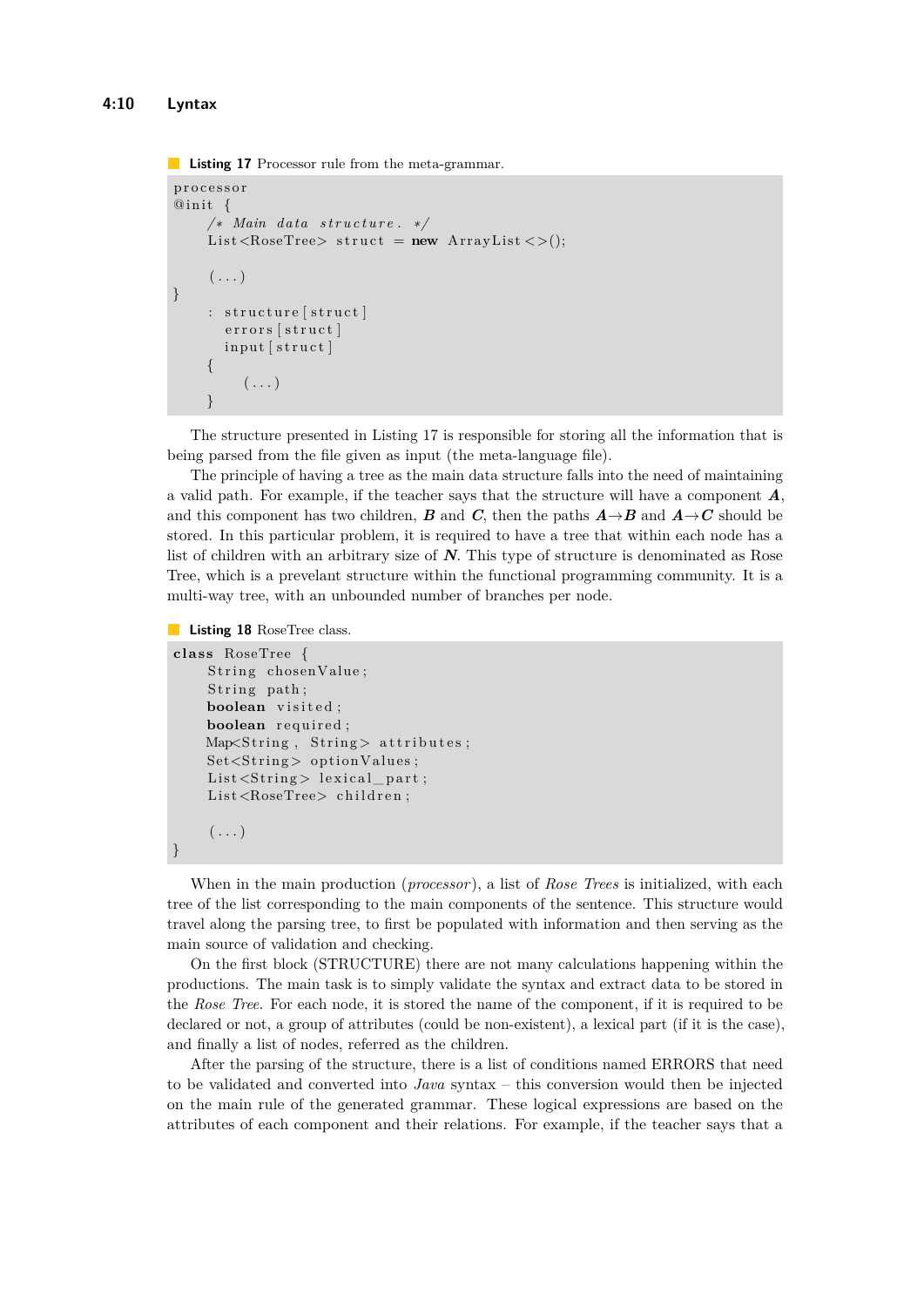component *A* has an attribute named *a*, and this attribute is required to have value *x*, if the student assigns it a value of *z*, then an error should appear. All these conditions can be combined with the logical operands "AND" or "OR". The way a logical expression is parsed is based on the path specified by the teacher when accessing the attribute. Using the example before, a component  $\boldsymbol{A}$  with a child  $\boldsymbol{B}$ , with  $\boldsymbol{B}$  having an attribute  $\boldsymbol{x}$ , in order to access it, the syntax should be

 $A.B \to x$ 

as the full path is required. This is done in order to calculate the correct path and avoid ambiguity between attributes. Over the parsing of these rules, the path is being validated, and in case of any error, the user is notified.

Finally, the last block corresponds to the input that was written by the student. The goal is to validate the components that were defined, and match them with the structure created by the teacher. Again, the RoseTree was used as a way to check if the student's components and paths were valid. The task of the student was to "parse" his sentence and divide it by components, identifying the lexical segments and storing them within a node of the *Rose Tree*. At last, the main rule of the Meta-Grammar makes use of a generator to generate all the rules for the Specific Natural Language Grammar. Within this generator, the various *Rose Tree's* are passed as an argument and then traversed recursively.

### **5.2 Interface**

As stated in the introduction of this paper, after the creation of a system capable of testing various sentences, the goal was to build a user interface that allowed for an easier and simpler use of the system, without the need of using the command line tool built, which takes care of runtime compilations. The interface was built using *Swing*, a GUI widget toolkit for *Java*. *Swing* has a lot of sophisticated GUI components available for use, allowing the developer to focus on pure functionality (Figure [2\)](#page-10-0). Furthermore, using the *Apache NetBeans* IDE for *Java*, it was possible to use a GUI builder for manipulating *Swing* components, by dragging and dropping them to a canvas – this would generate the specific *Java* code for each component.

<span id="page-10-0"></span>

**Figure 2** Lyntax user interface.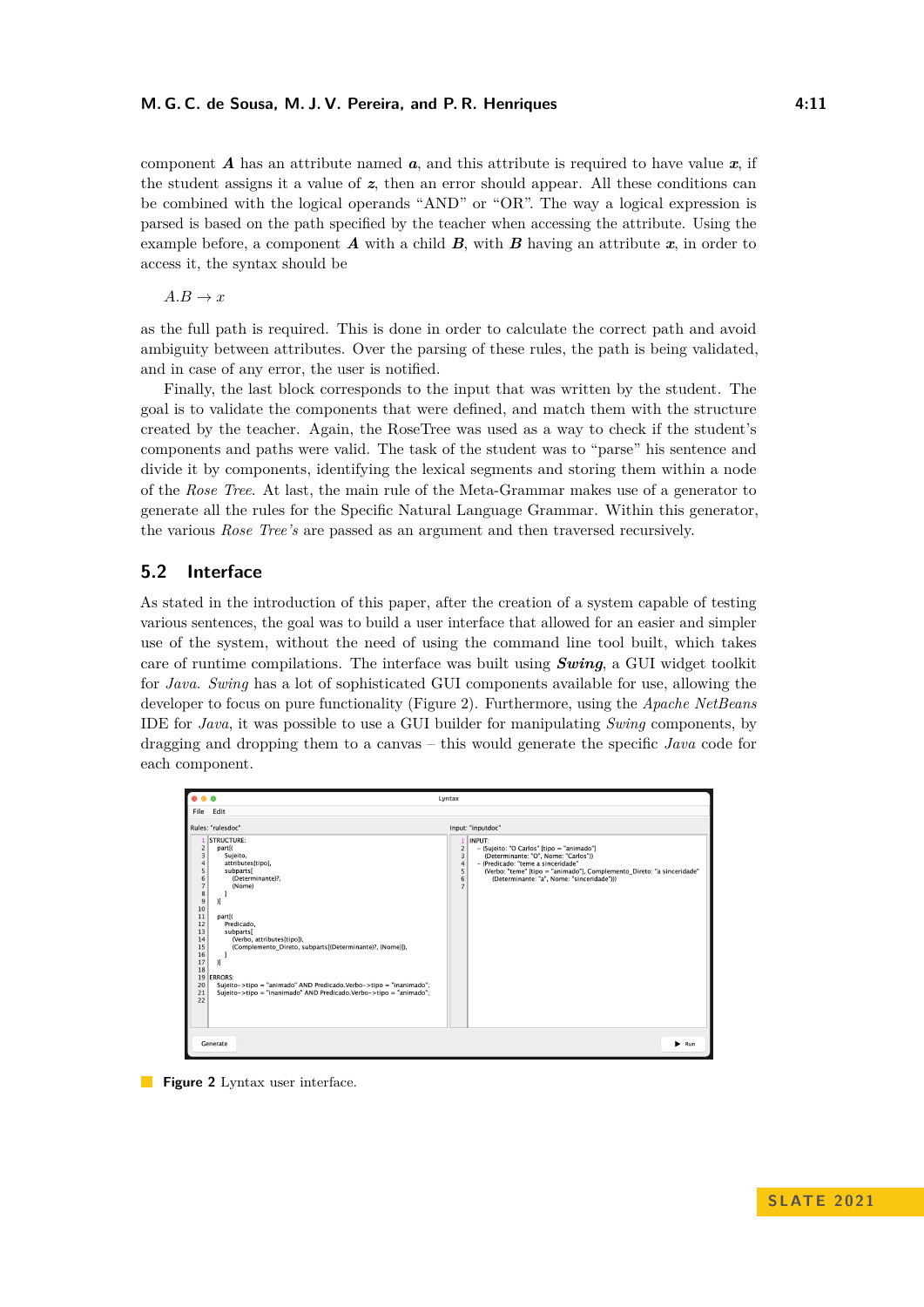After the specification of the rules (in the left side) and input (in the right side), the user can generate the Specific Natural Language Grammar to be able to create the Sentence Validator, using the "Generator" button. The text within the two text boxes is concatenated, and given as input for the MetaGrammar processor. All these operations are done in background, following the same order as the instructions showed above. If all goes well, the user should have prompted a message saying that the Grammar was successfully generated  $(Figure 3) - it is now possible to test the sentence.$  $(Figure 3) - it is now possible to test the sentence.$  $(Figure 3) - it is now possible to test the sentence.$ 

| Generate                        |
|---------------------------------|
| Grammar generated with success! |
| OK                              |

#### <span id="page-11-0"></span>**Figure 3** Grammar generation success message.

At last, by clicking the Run button, the validator is created, and the sentence passed as input. If no errors occur during this process, the user should see the sentence syntax tree as shown in Figure [4.](#page-11-1)

<span id="page-11-1"></span>

**Figure 4** Example of a generated syntax tree within TestRig.

#### **6 Conclusion**

The definition of a new well-rounded DSL was done in order to allow common users to define various kinds of sentence structures and linguistic rules. Using AG's, the processing and recognition of that DSL enabled for various types of computations to occur. Using ANTLR, we were able to generate a parser for this DSL that would perform many validations and generate a specific grammar for the sentence that is intended to be tested. Once again, using ANTLR, it is possible to generate a parser from the newly obtained grammar, allowing for the verification of the sentence and the visualization of the respective syntax tree.